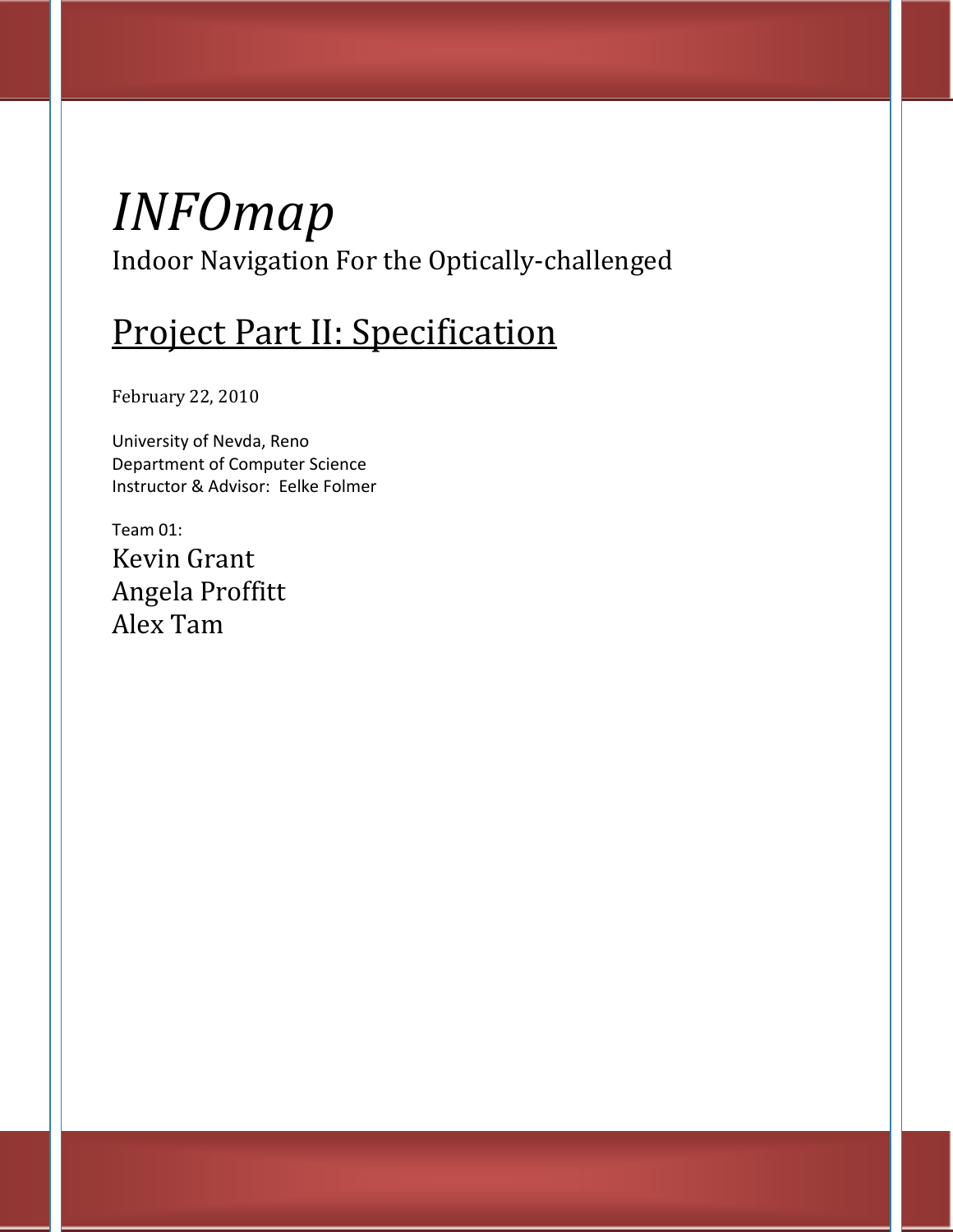# **Table of Contents**

| 1  |     |  |  |  |  |
|----|-----|--|--|--|--|
| 2  |     |  |  |  |  |
| 3  |     |  |  |  |  |
|    | 3.1 |  |  |  |  |
|    |     |  |  |  |  |
|    |     |  |  |  |  |
|    |     |  |  |  |  |
|    | 3.2 |  |  |  |  |
|    |     |  |  |  |  |
|    |     |  |  |  |  |
|    |     |  |  |  |  |
| 4  |     |  |  |  |  |
|    | 4.1 |  |  |  |  |
|    | 4.2 |  |  |  |  |
|    | 4.3 |  |  |  |  |
| 5  |     |  |  |  |  |
| 6  |     |  |  |  |  |
| 7  |     |  |  |  |  |
| 8  |     |  |  |  |  |
| 9  |     |  |  |  |  |
| 10 |     |  |  |  |  |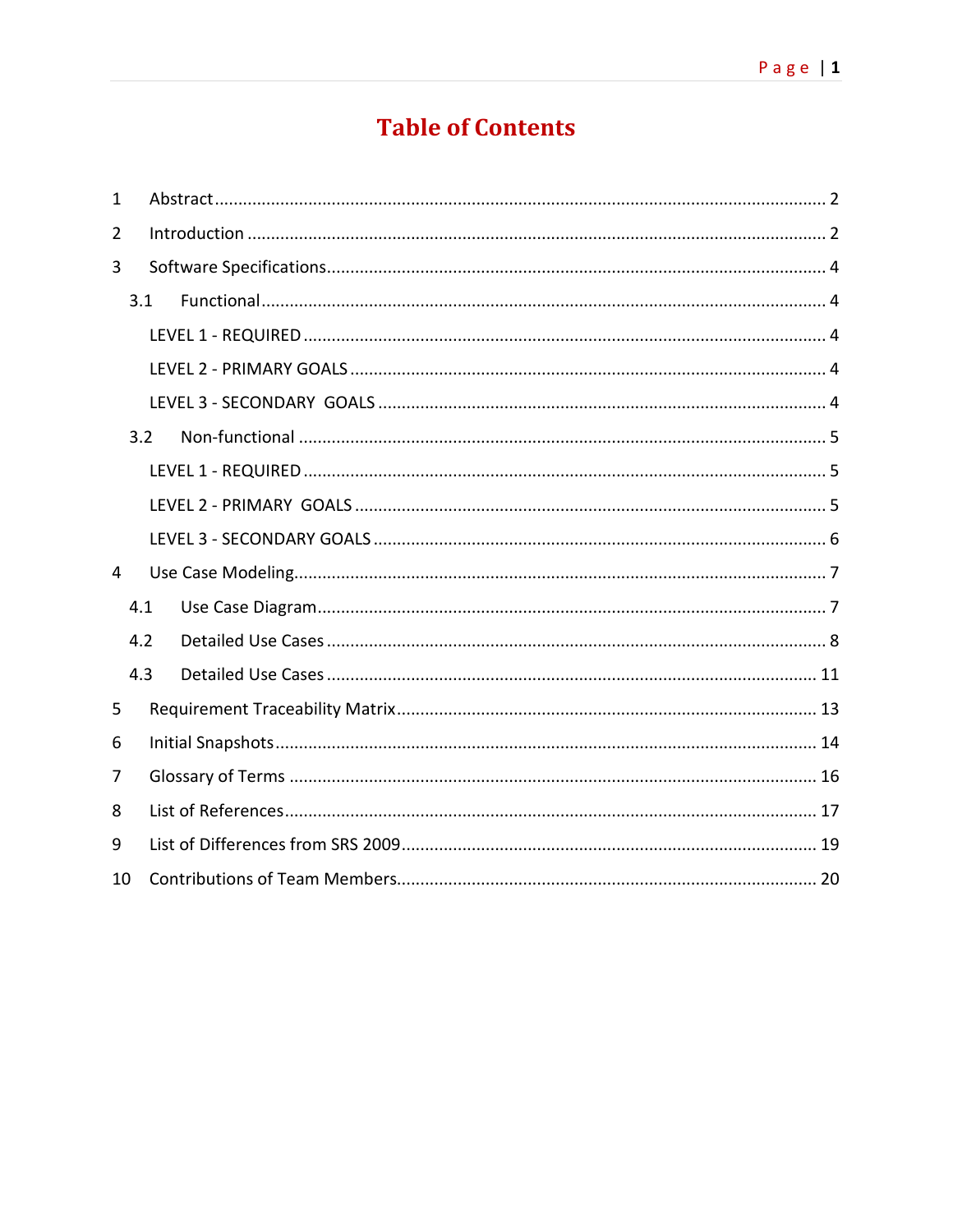## <span id="page-2-0"></span>**1 Abstract**

INFOmap is a handheld navigation software primarily focused on helping blind patrons navigate the interior of buildings. It utilizes voice command and crowdsourcing to build a database of objects within a building. A map of the building can be downloaded off the internet and the user can then enter key items such as vending machines, restrooms, and chairs through voice and photo. Since the information is collected from a variety of users, the data will be compared to other entries to confirm the object and its location to prevent false information. As more objects are entered, the more accurate and fully navigational the area will become. While INFOmap is focused on helping the blind, it can also be used for any user unfamiliar with a building.

## <span id="page-2-1"></span>**2 Introduction**

INFOmap is a handheld navigator. The project is an extension of a cell phone navigation application Kevin Grant and Alex Tam have been developing for Dr. Eelke Folmer and IBM. The application is designed to help blind patrons and users unfamiliar with specific areas navigate and find objects and destinations.

Users can map anything, such as a park or building, by running the application while walking. A map of the area is uploaded onto the phone via internet connection through the phone or by connecting to the computer. Once the patron has a map of the area, the user will then be able to enter items into the INFOmap database. The user will choose a room to enter items. If the user is in non-blind mode, the user can point at an area of the room and enter the object by voice command or by selecting the object using the 'selection option'. If the user is in blind mode, the user can simply add an object into the room by voice command. The specific location within the room will not be handled. The user can also delete objects in the room by voice command or by selecting the object by pointing at it and deleting the object. At a later stage of the project, the user can also take pictures of the objects to create a compiled image of the whole room.

The main characteristic of the project is that INFOmap uses "crowdsourcing" to collect data. Crowdsourcing is the practice of outsourcing work to a group of people, usually in the general public, that is interested in the work. Anybody running INFOmap can enter objects into the database. The entries will be compared to confirm location and name accuracy for each object. The idea is to get as many entries as possible, thus making the database more accurate and filled with objects. Once INFOmap is filled with objects such as restrooms, vending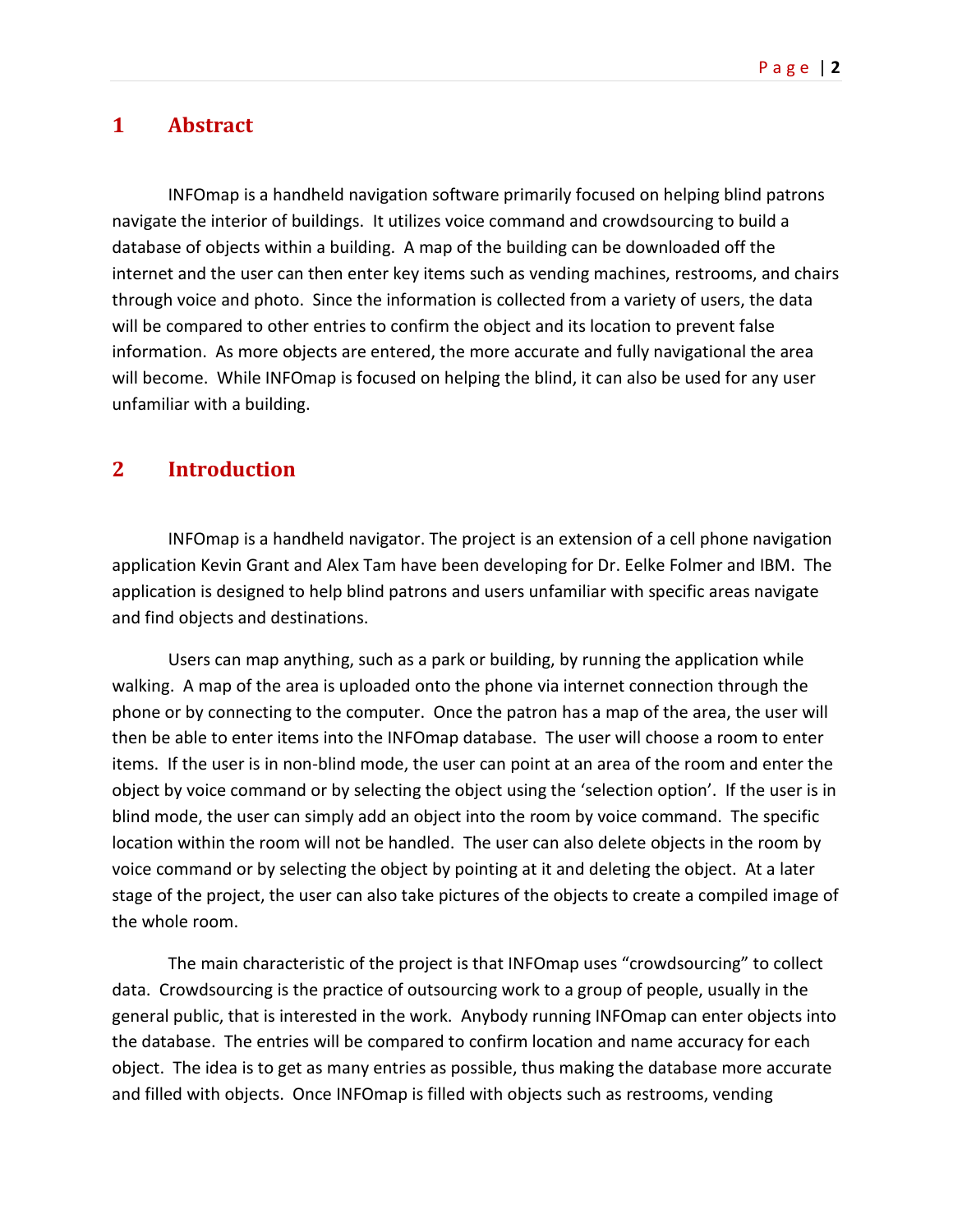machines, and chairs, a blind user or someone unfamiliar with the area can ask the phone where a certain object is. INFOmap will then navigate the user to the desired objects by giving visual and audible directions. INFOmap will be using the Android platform, which is based on Java.

Blind patrons often have a hard time finding rooms in an unfamiliar building. Using INFOmap, he/she can ask the phone where room A is, and INFOmap will give audible directions to room A making traveling for the blind much easier and less stressful. INFOmap is useful for anybody; a user no longer has to roam around the building and ask other people where the nearest restroom is. Another useful application would be to navigate through a theme park. The user can ask where a certain ride is, and INFOmap will direct him/her to the ride.

One of the biggest challenges will be to control crowdsourcing. Having unreliable sources may mean unreliable data. The problem is prominent in crowdsourcing websites such as Wikipedia. Since anyone can contribute to data entry, there can be false or mistaken information entered into the database. We will have to develop a method to compare entered data to confirm accuracy. We will also have to figure out in which manner to hold data and map out the buildings. Will the coordinates be taken where the data is entered or will user enter coordinates? If the coordinates are taken where the user is standing, will the person have to be on the object? With multiple photo entries, which photo will be chosen to use for mapping? What if the photo is unrelated, how will we detect its accuracy? How can we motivate people to enter data into the database? With no entries, crowdsourcing will not work. If the user is in a loud room, how will voice detection work? Will we need to implement manual entry? With a project this big, we are bound to run into many problems.

Beyond CS 425, INFOmap can be developed to become the largest database of directions. All the buildings will be connected in a full scale world-wide navigation similar to Google Maps. However, INFOmap can also navigate inside buildings. It can also become a social network application to find friends, lovers, or reconnect with lost family members by adding even yourselves into the database, not just objects.

Professionally, this project will expose all the team members with programming on a mobile device. Many companies are interested in crowdsourcing and mobile programming, and thus will be excellent to have on a résumé. Since this project has many social uses and has the potential to grow into a full scale application, it has the potential to become a grad thesis or even start a small company.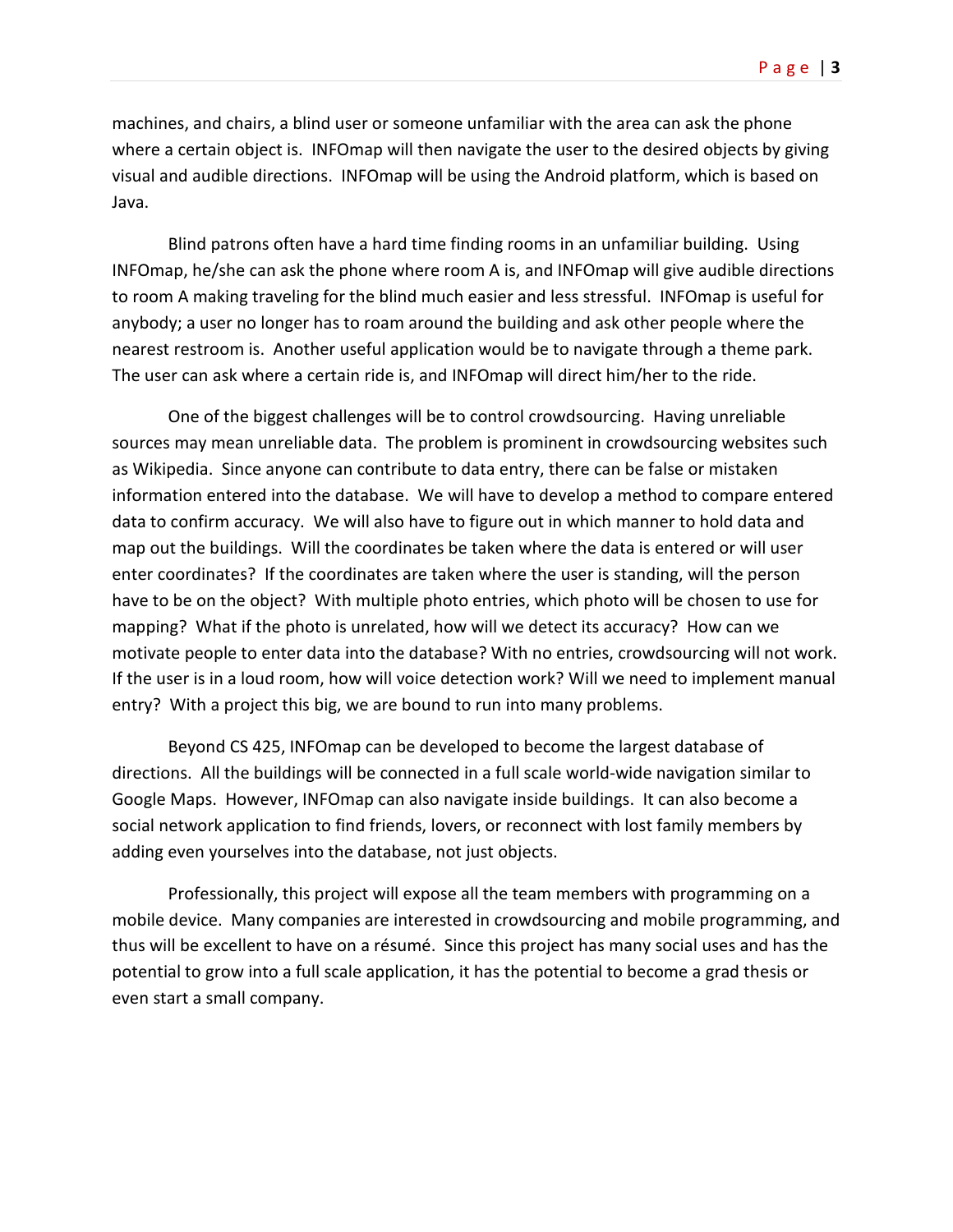## <span id="page-4-0"></span>**3 Software Specifications**

#### <span id="page-4-1"></span>**3.1 Functional**

#### <span id="page-4-2"></span>**LEVEL 1 - REQUIRED**

- FR1.0 The user shall be able to view a specific room for gathering information.
- FR1.1 The user shall be able to record items and their locations to the map.
- FR1.2 The user shall be able to create textual notes.
- FR1.3 The user shall be able to create audio notes.
- FR1.4 The user shall be able to extract textual notes.
- FR1.5 The user shall be able to extract audio notes.
- FR1.6 The user shall be able to view a help page from within the program.

#### <span id="page-4-3"></span>**LEVEL 2 - PRIMARY GOALS**

FR2.0 The program will draw a birds eye view of the room on the screen.

FR2.1 The program will draw room items in specified locations based off of data in the KML file.

FR2.2 The program will have easily identifiable icons for text and audio notations.

FR2.3 The program will not send any personally identifiable information to the database.

FR2.4 The user will be able to select a point in the room and add an item note.

FR2.5 The user will be able to select an item in the room to view or change its note.

#### <span id="page-4-4"></span>**LEVEL 3 - SECONDARY GOALS**

FR3.0 The program may have the ability to move and zoom in on the map.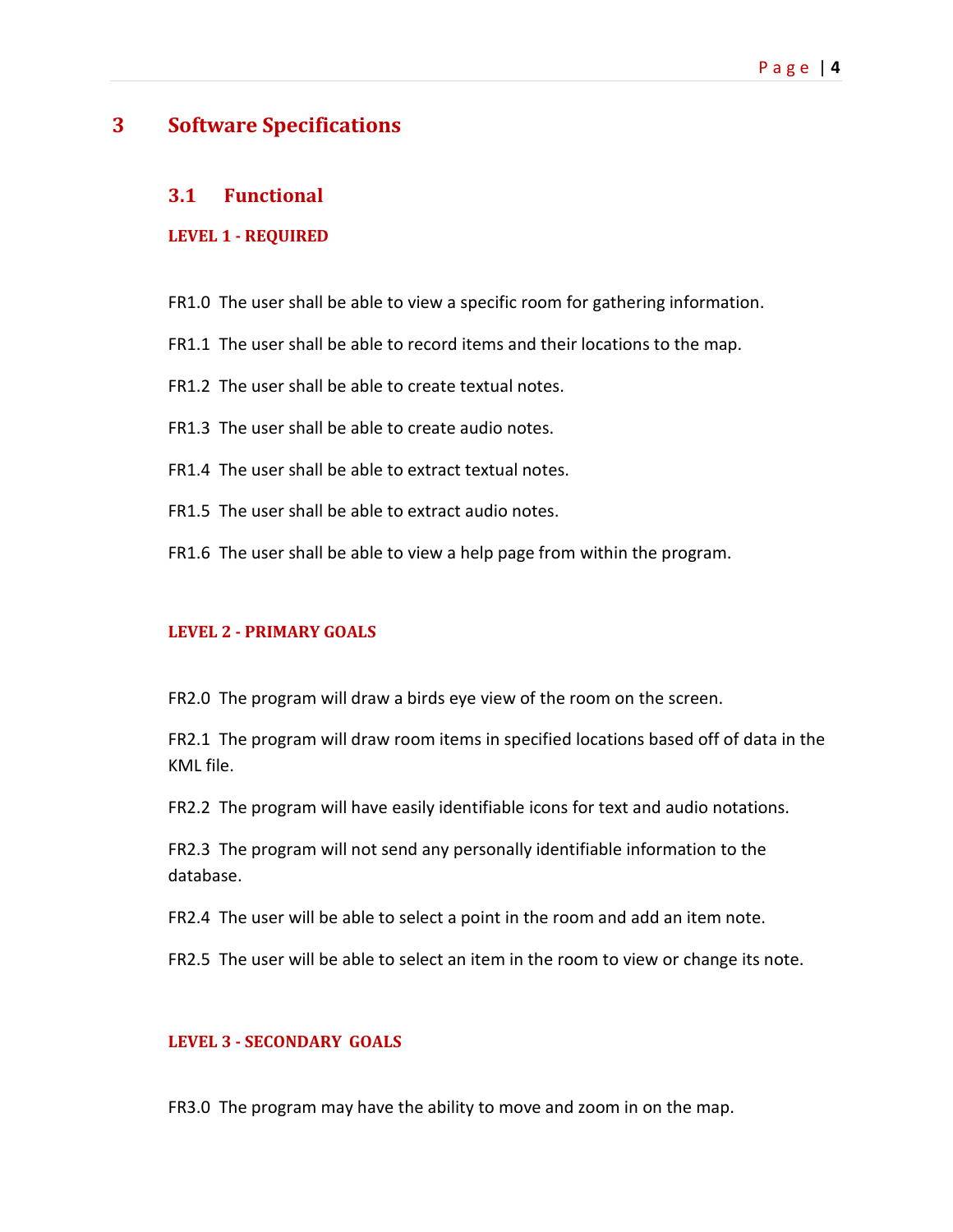FR3.1 The program may be able to change rooms easily.

FR3.2 The program may be able to receive picture input of an item for submission to a database.

FR3.3 The program may audibly announce specified items in a room.

#### <span id="page-5-0"></span>**3.2 Non-functional**

#### <span id="page-5-1"></span>**LEVEL 1 - REQUIRED**

NFR1.0 The program shall be written in Android (Java).

- NFR1.1 The program shall handle simple voice commands .
- NFR1.2 The program shall use a touchscreen interface.
- NFR1.3 The program shall provide voice feedback.
- NFR1.4 The program size shall remain under 2 Megabytes.

#### <span id="page-5-2"></span>**LEVEL 2 - PRIMARY GOALS**

NFR2.0 A database of models will be hosted on the internet.

NFR2.1 The program's source will compile in Eclipse without being edited.

NFR2.2 The program will use an accelerometer and a gyrometer to detect user and object locations.

NFR2.3 The application will update note nodes every 1 to 2 minutes.

NFR2.4 The program will have an option to use a completely audible interface.

NFR2.5 The user will be able to speak into the device to control the program.

NFR2.6 The program shall have separate interfaces for sighted and blind users.

NFR2.7 The program shall store the notes directly within the KML model.

NFR2.8 The program will properly handle incoming phone calls.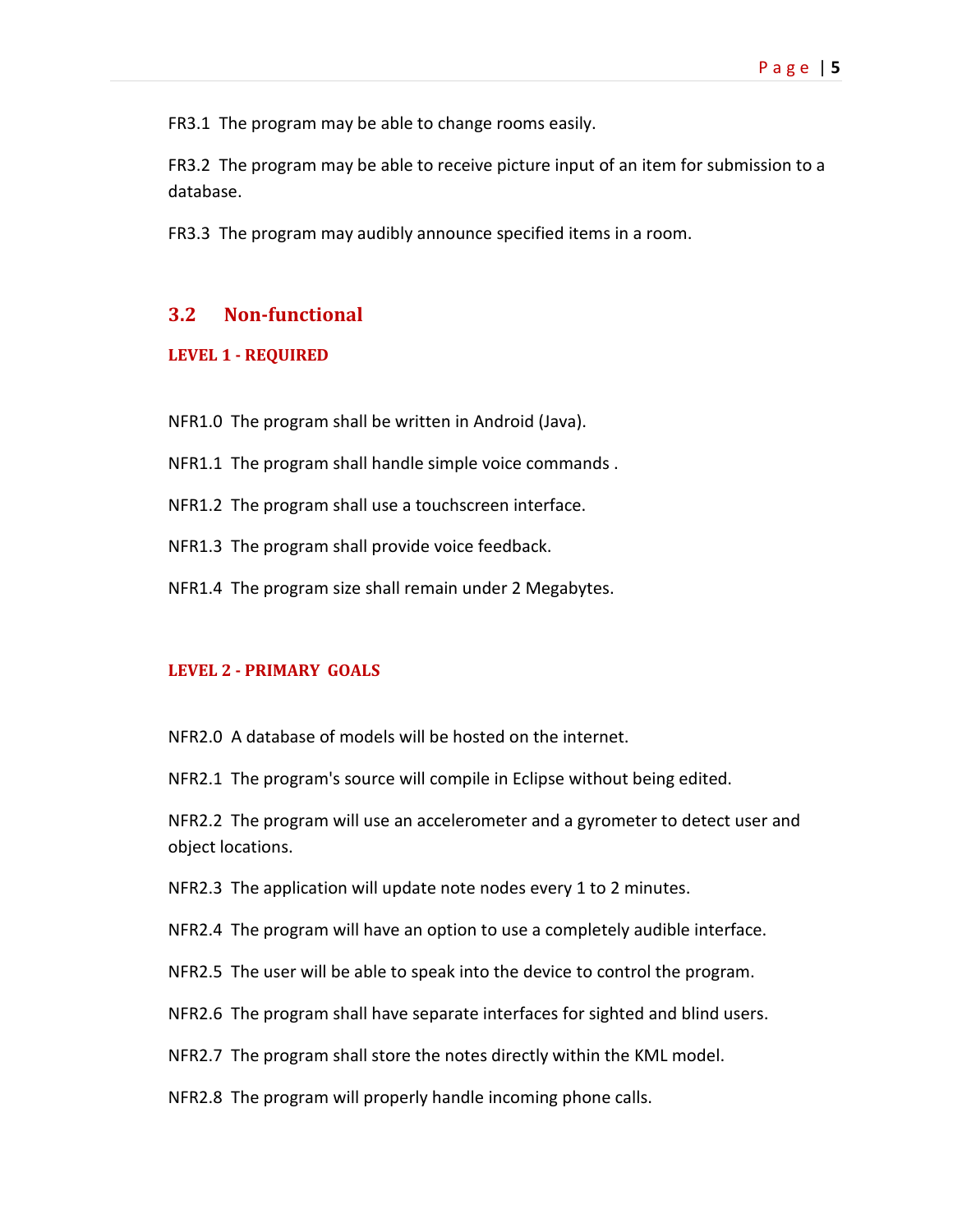#### <span id="page-6-0"></span>**LEVEL 3 - SECONDARY GOALS**

NFR3.0 The program may run on other Android devices.

NFR3.1 The program may automatically install the text-to-speech library upon installation of the program.

NFR3.2 The database may be publically accessible.

NFR3.3 The programs source may be able to compile and run independent of Eclipse.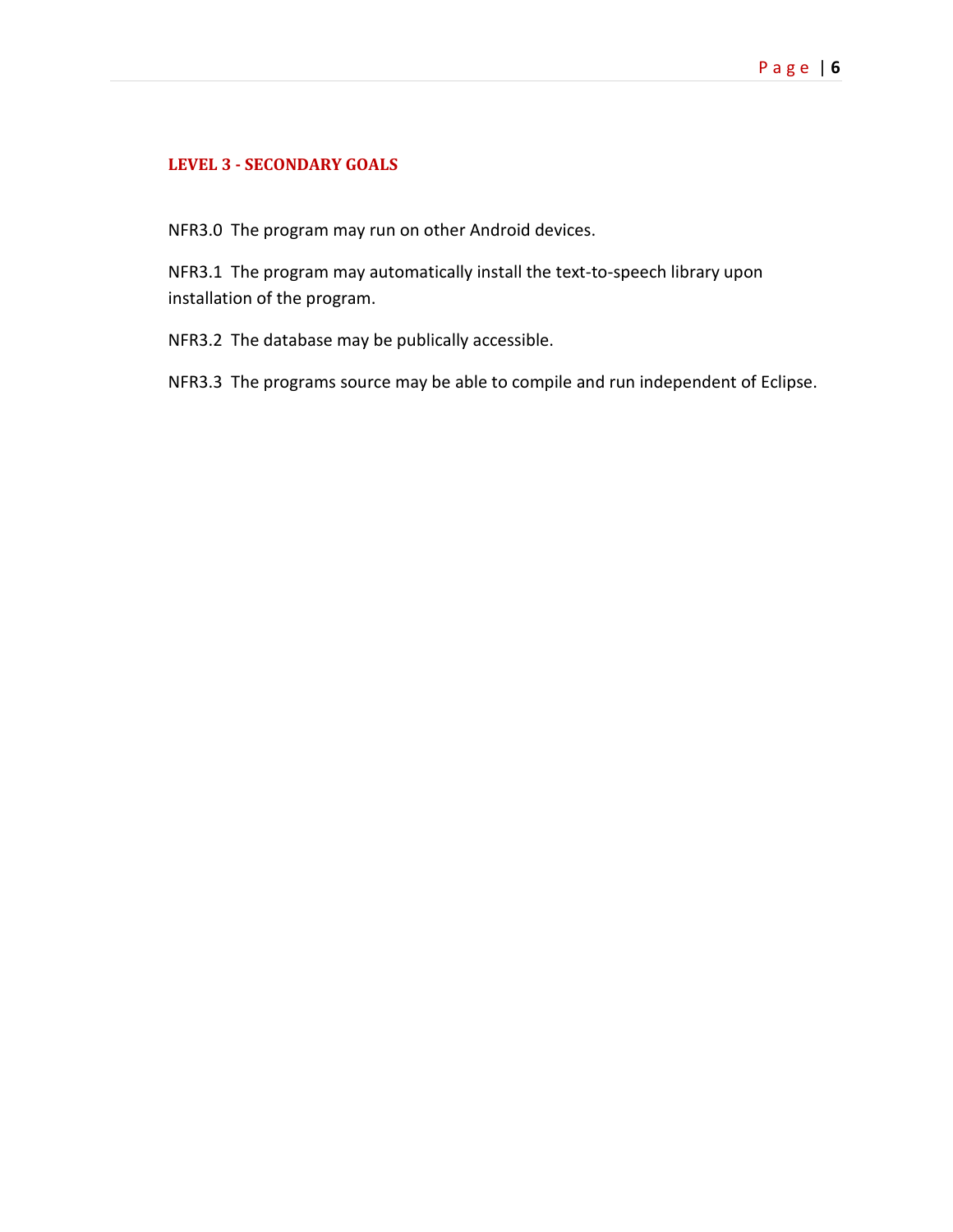# <span id="page-7-0"></span>**4 Use Case Modeling**

## <span id="page-7-1"></span>**4.1 Use Case Diagram**



Figure 1: Use case diagram.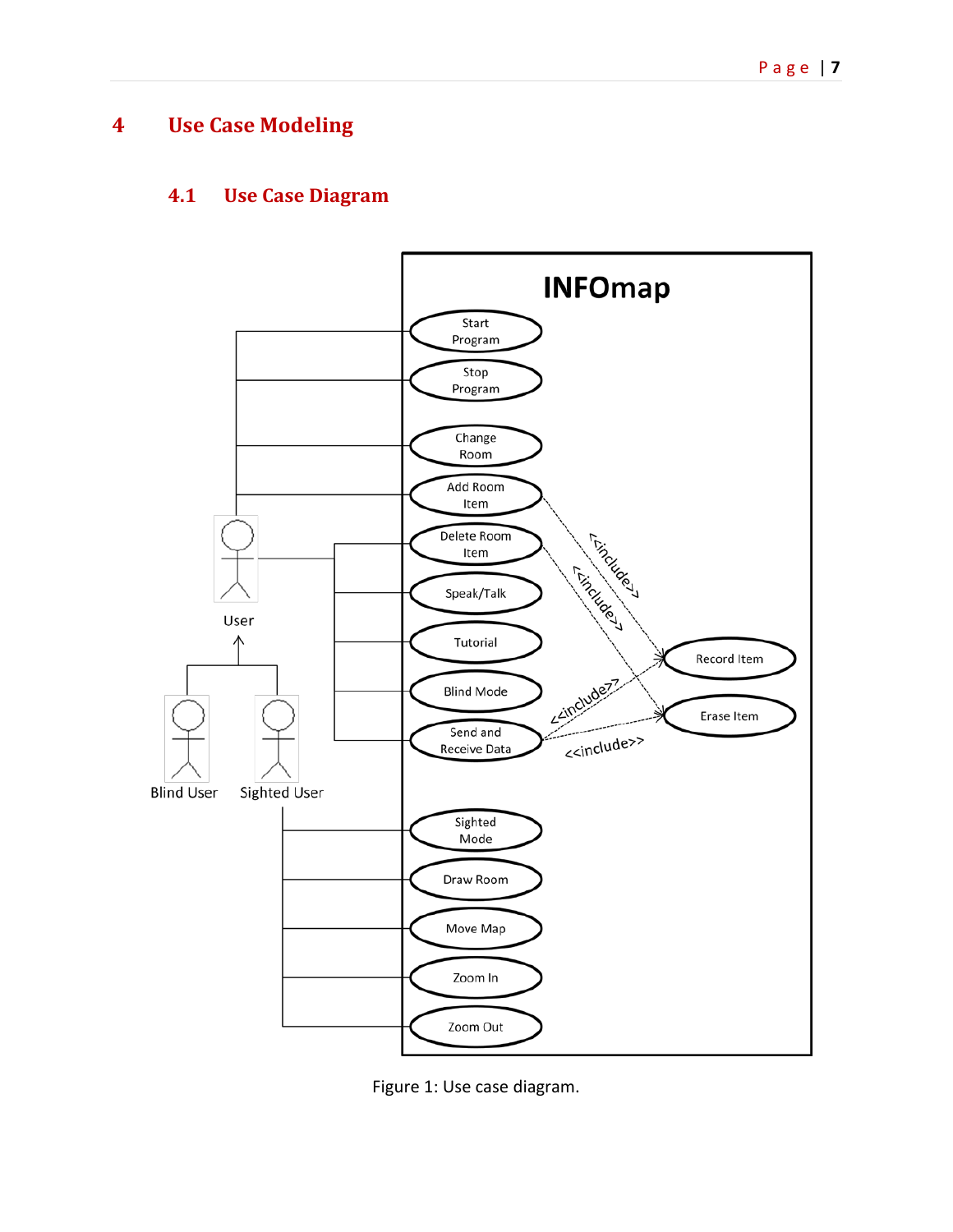# <span id="page-8-0"></span>**4.2 Detailed Use Cases**

#### **User**

Main user of program

#### **Sighted User**

Inherits from User. User with the ability to see.

#### **Blind User**

Inherits from User. User who cannot see.

#### **UCU1: Start Program**

Begin running INFOmap executable on the Android operating system. Usually will run on a smart phone.

#### **UCU2: Stop Program**

End running of INFOmap through the use of "Quit" option. Android will allow quitting of the program via "Home" and "Back" button.

#### **UCU3: Draw Room**

A map of the room will be displayed on the device when ready. The map will be scaled to fit on the device's screen.

#### **UCU4: Move Map On Screen**

The map of the room can be moved around on the screen via touchscreen. The map will be limited on the edges from going off the screen.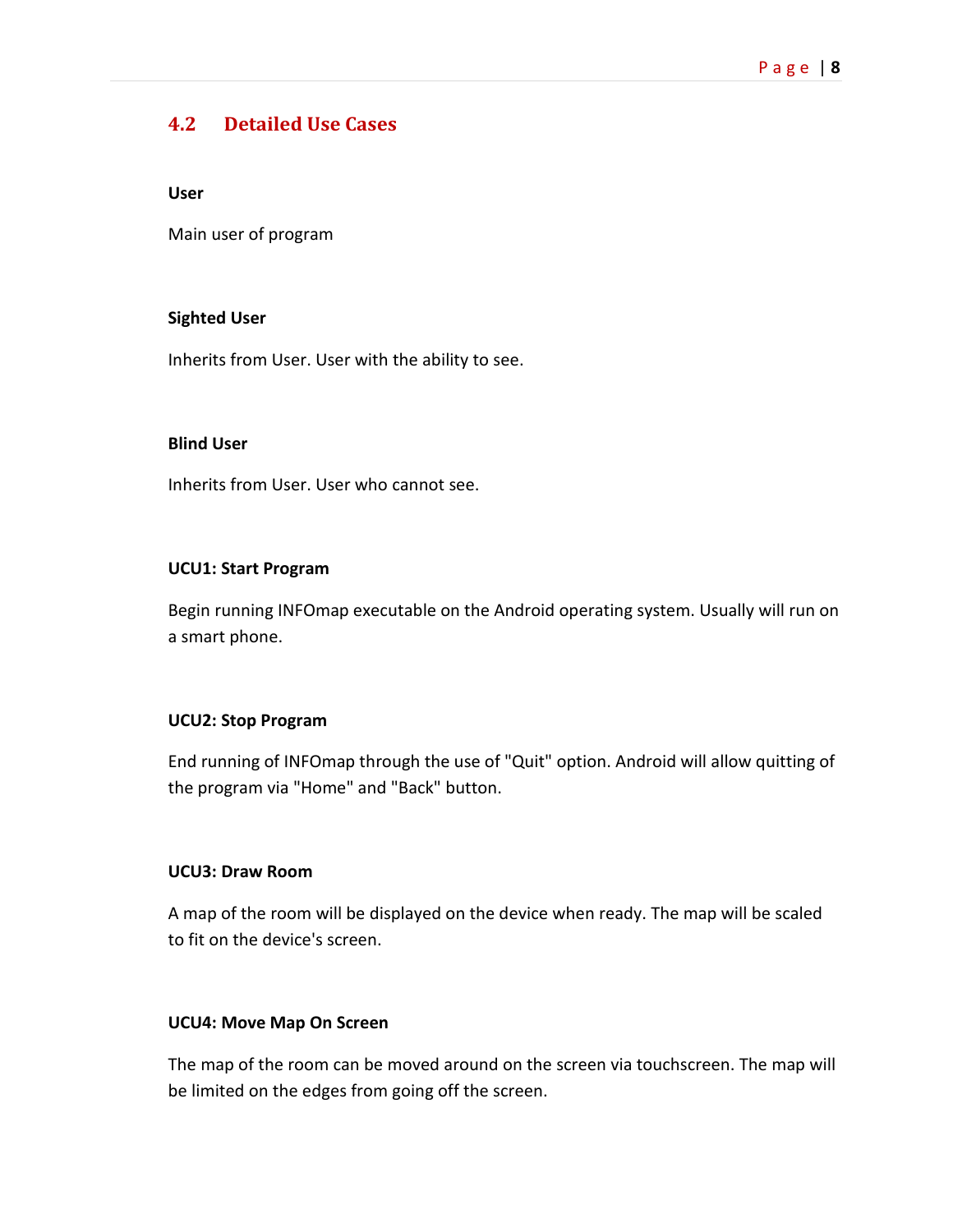#### **UCU5: Change Room**

The map of the room can be changed out with maps of other rooms. The option to change it can be activated via the program's menu.

#### **UCU6: Zoom In**

The user has the ability to zoom in on a point on the map. The option can be activated by a button on the screen.

#### **UCU7: Zoom Out**

The user has the ability to zoom out of a point on the map. The option can be activated by a button on the screen.

#### **UCU8: Add Room Item**

Room items such as furniture can be added to the server's database. The option can be activated by a menu option. The user can add an audible note and the option of a textual note.

#### **UCU9: Delete Room item**

Room items can be deleted from the server's database. The option can be activated by a menu option.

#### **UCU10: Speak/Talk**

Audible announcement of room objects will be a menu option in Sighted mode. The audible announcement will be turned on automatically in Blind mode.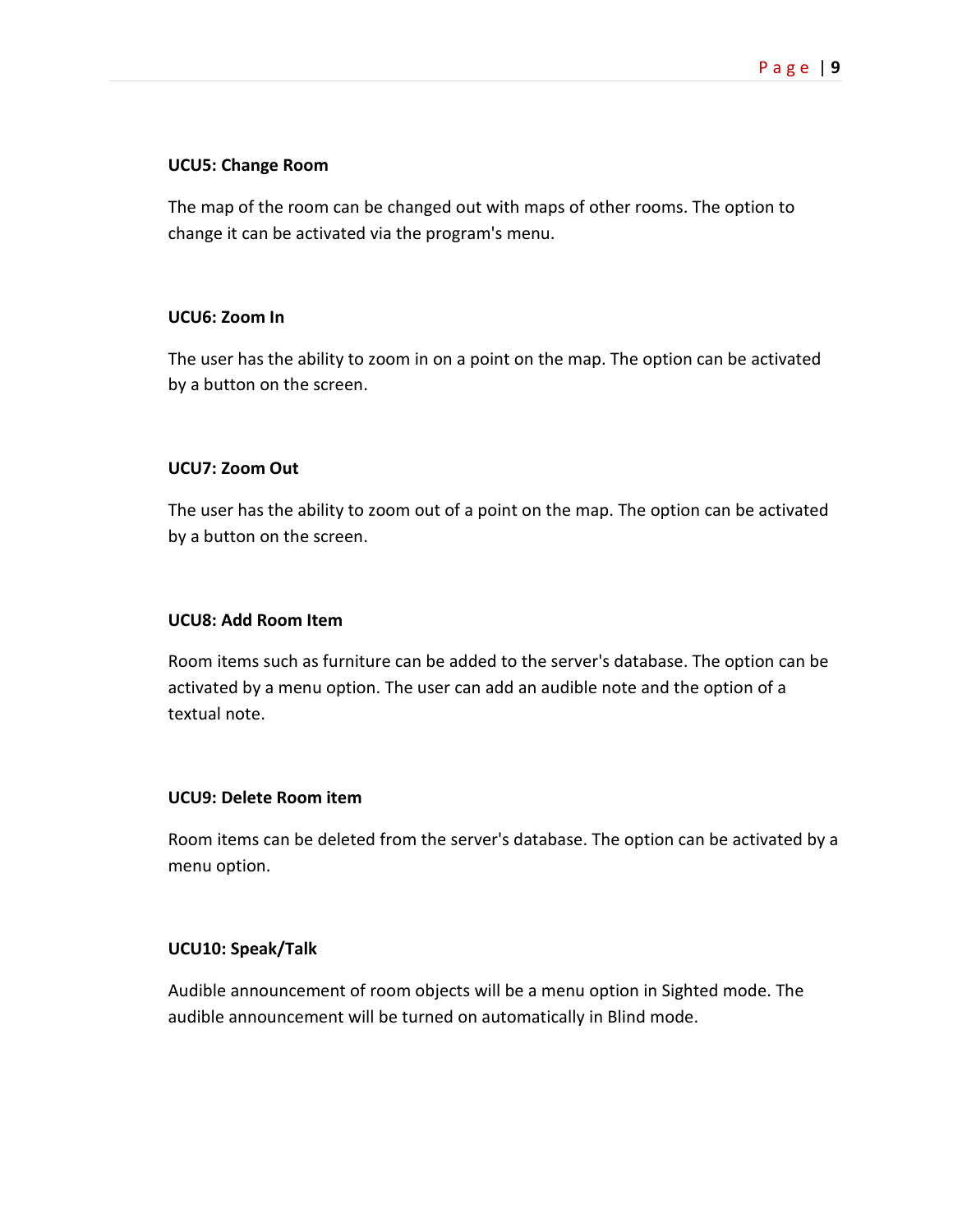#### **UCU11: Tutorial**

Tutorial is a special mode to help guide the user on how to use the program. The option for the tutorial will be available at the main screen.

#### **UCU12: Sighted Mode**

Sighted mode allows both auditory and visual feedback. The option to activate the mode will be available on every screen.

#### **UCU13: Blind Mode**

Blind mode allows users to just have auditory feedback without visuals. The option to activate the mode will be available on every screen.

#### **UCU14: Send and Receive Data**

Automatic synchronizing of data with server database. Will only transmit relevant data and no personal information.

#### **UCU15: Record Item**

Makes a new entry in database of room items. Adds the user-submitted data to the new entry. Included in "Add Room Item" and "Send/Receive Data".

#### **UCU16: Erase Item**

Delete an entry in the database. Next time user accesses database, the item won't be there. Included in "Delete Room Item" and "Send/Receive Data".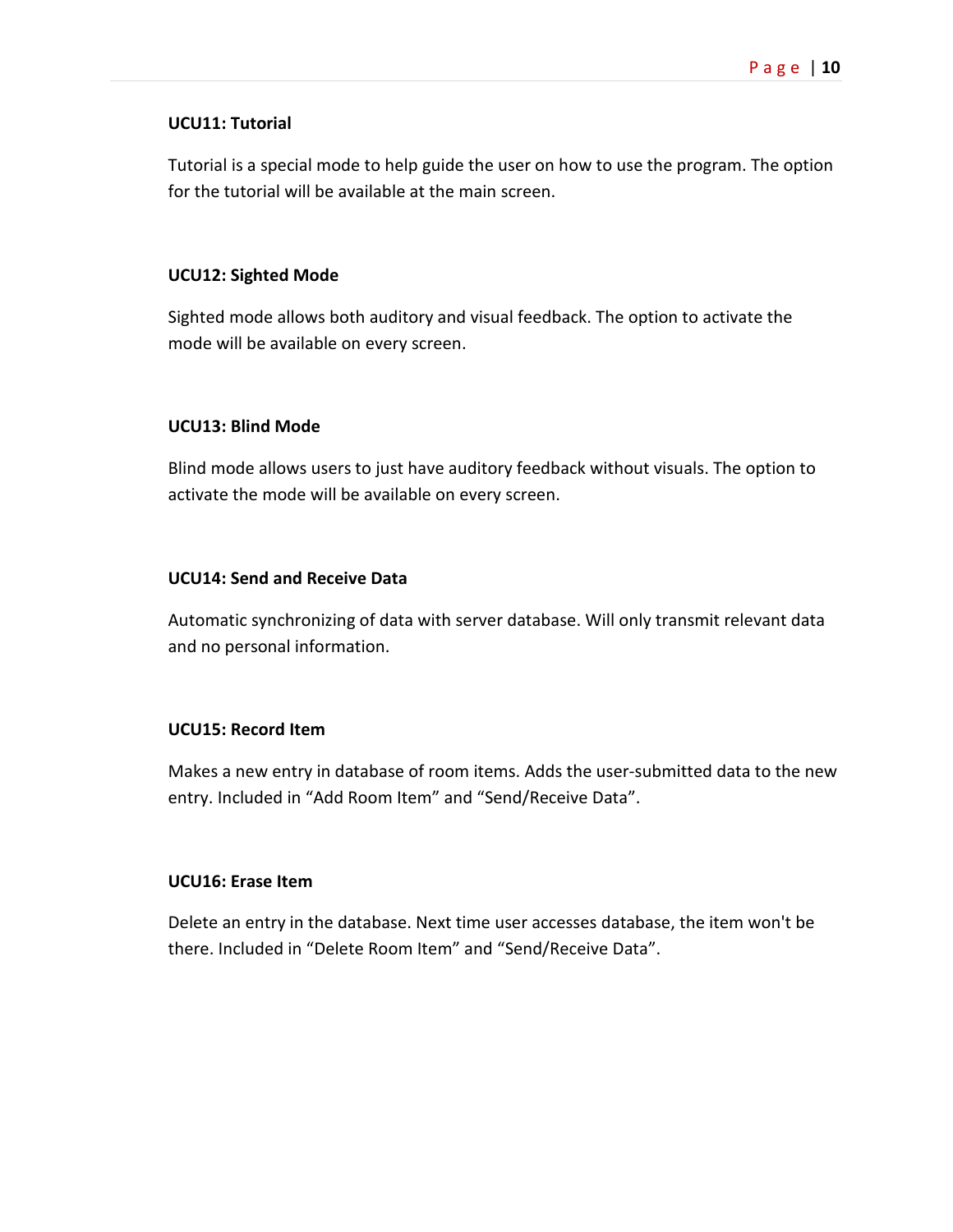# <span id="page-11-0"></span>**4.3 Detailed Use Cases**

|  | Use Case: Draw Room |
|--|---------------------|
|  |                     |

**ID: UCU3**

**Actors: User**

**Preconditions:**

- **1. Previous screen was main menu or loading screen.**
- **2. UCU1 completed.**

**Flow of Events:**

- **1. The use case starts when the program needs to display a map either by asking the user for a room or loading the last used room from previous session.**
- **2. Get the coordinates of the room from the large map of building.**
- **3. Draw the room using the coordinates and scale the drawing to fit on the device screen.**

**Post Conditions:**

**1. Map of room is drawn.**

**ID: UCU8**

**Actors: User**

**Preconditions:**

- **1. Map is loaded (UCU3 completed).**
- **2. Item doesn't exist yet.**

**Flow of Events:**

- **1. The use case starts when the user activates the "Add Item" menu option.**
- **2. The user touches a spot on the room's map corresponding to the spot the physical item is located.**
- **3. A dialog box will appear to allow the user to select an audio or textual tag or label for the item at the specified location.**
- **4. The program will submit the data to the server's database when the user hits the "Submit" button.**
- **5. The room's map will update with a new item in the specified location.**

**Post Conditions:**

- **1. Item is labeled.**
- **2. Item added to server's database.**
- **3. Item is visible on device's screen.**

# **Use Case: Delete Room Item**

**ID: UCU9**

**Actors: User**

**Preconditions:**

- **1. Map is loaded (UCU3 completed).**
- **2. Item exists in database.**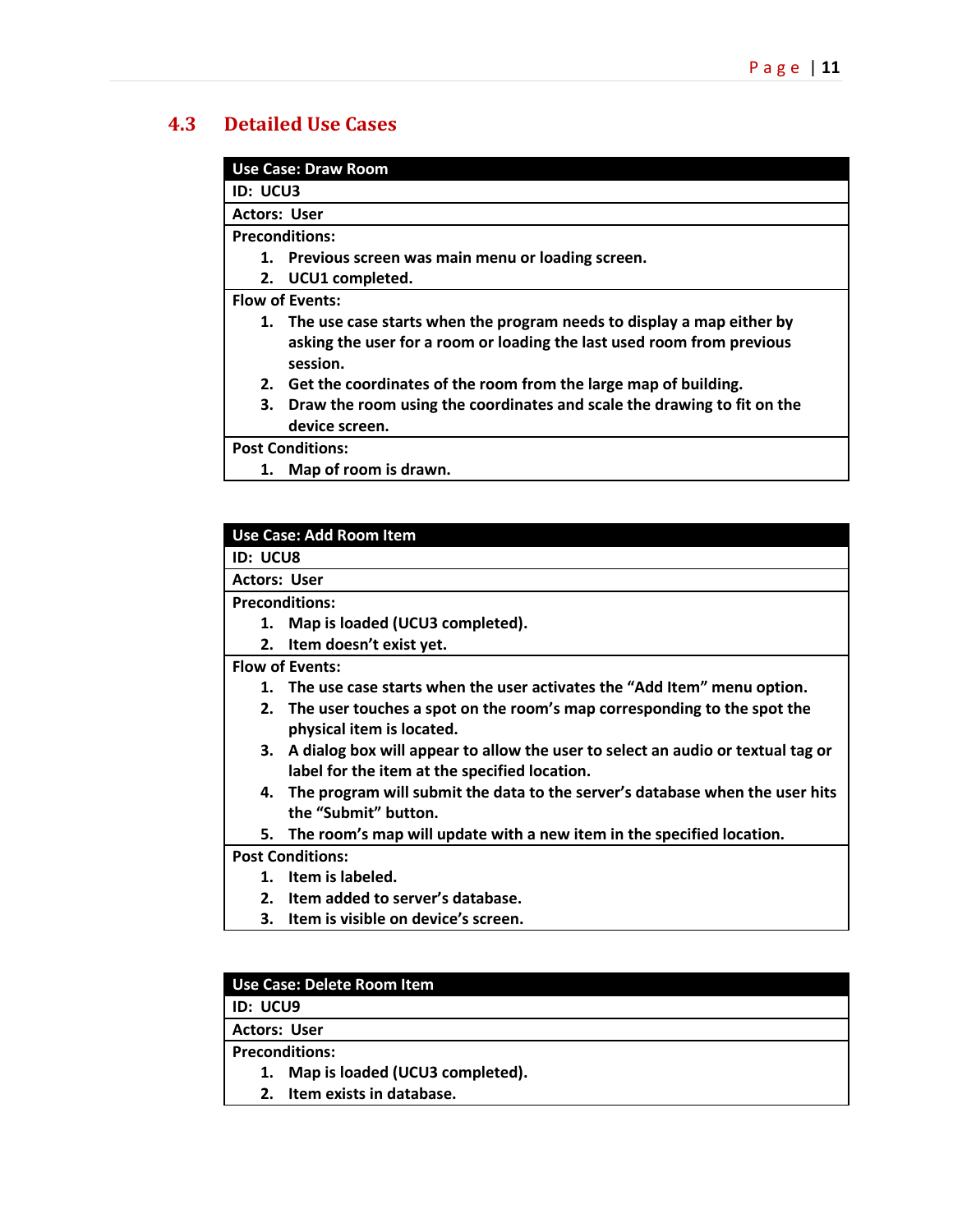**3. Item may have been physically removed from room or item is in wrong location.**

#### **Flow of Events:**

- **1. The use case starts when the user activates the "Delete Item" menu option.**
- **2. The user touches an item on the map that should be removed.**
- **3. A dialog box will appear to allow the user to confirm deletion.**
- **4. The program will submit the data to the server's database on confirmation.**
- **5. The room's map will update with the item removed.**

#### **Post Conditions:**

- **1. The item is removed from the database.**
- **2. The item is removed from the map on the device's screen.**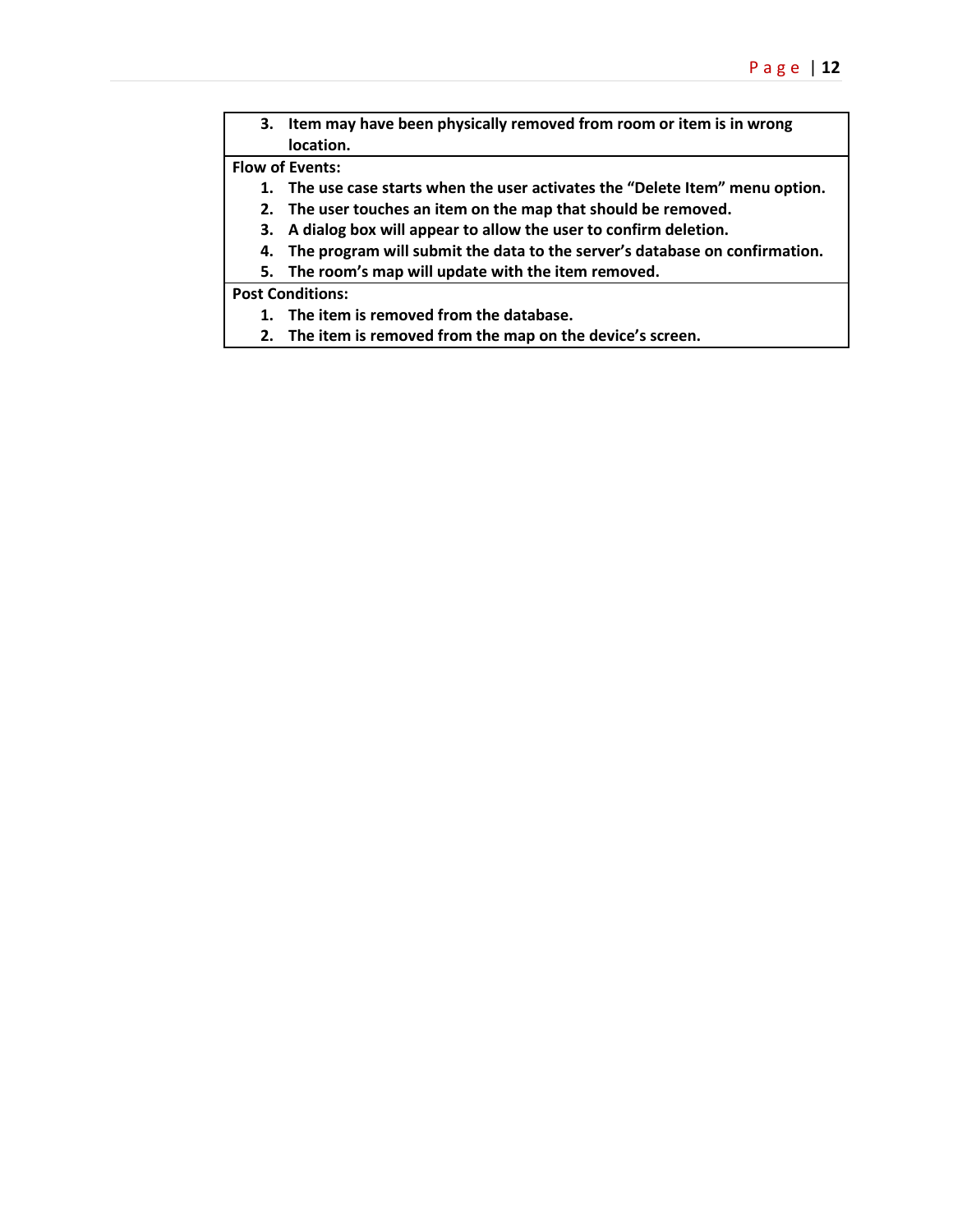# <span id="page-13-0"></span>**5 Requirement Traceability Matrix**



Figure 2: Requirement traceability matrix.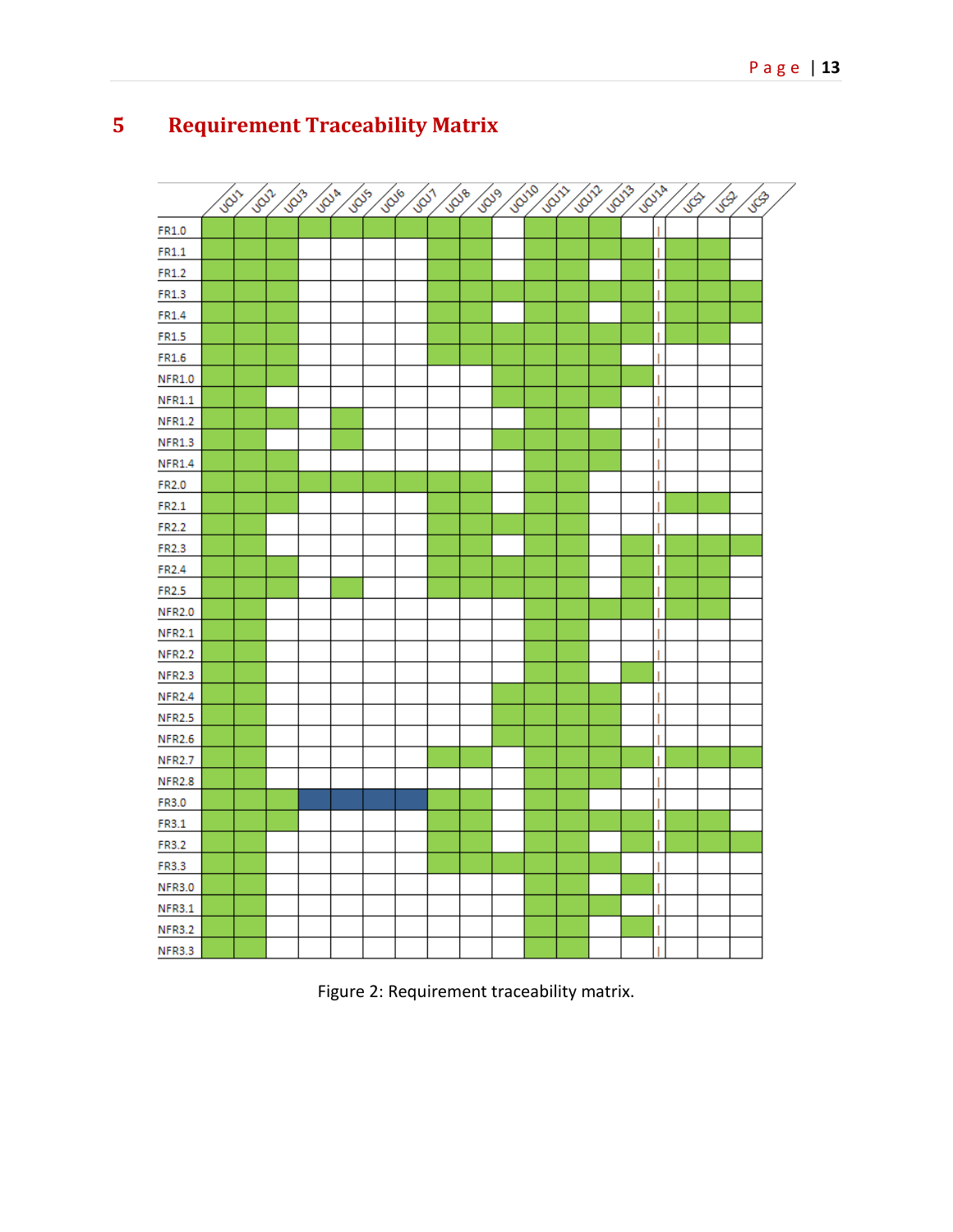# <span id="page-14-0"></span>**6 Initial Snapshots**

Figure 3 is a screenshot of the main map screen after a room has been selected.

Figure 4 is a screenshot of the menu after the user presses the menu button.

| <b>Current Room:</b><br>$Change^{\dagger}$<br><b>SEM 356</b><br>Room | <b>Current Room:</b><br>Change<br><b>SEM 356</b><br>Room |
|----------------------------------------------------------------------|----------------------------------------------------------|
| *Touch and hold screen to place note                                 | *Touch and hold screen to place note<br>menu             |
|                                                                      | Sync with others notes<br>Switch to voice controls       |
| 100%                                                                 | 100 <sup>q</sup><br>Search specific items                |
|                                                                      | Add a global item                                        |
| menu                                                                 | Delete a global item                                     |
| MENU                                                                 | MENU                                                     |
| 슶<br>P<br>൹                                                          | 仚<br>P<br>൹                                              |
|                                                                      |                                                          |

Figure 3: Current room selection. Figure 4: Menu.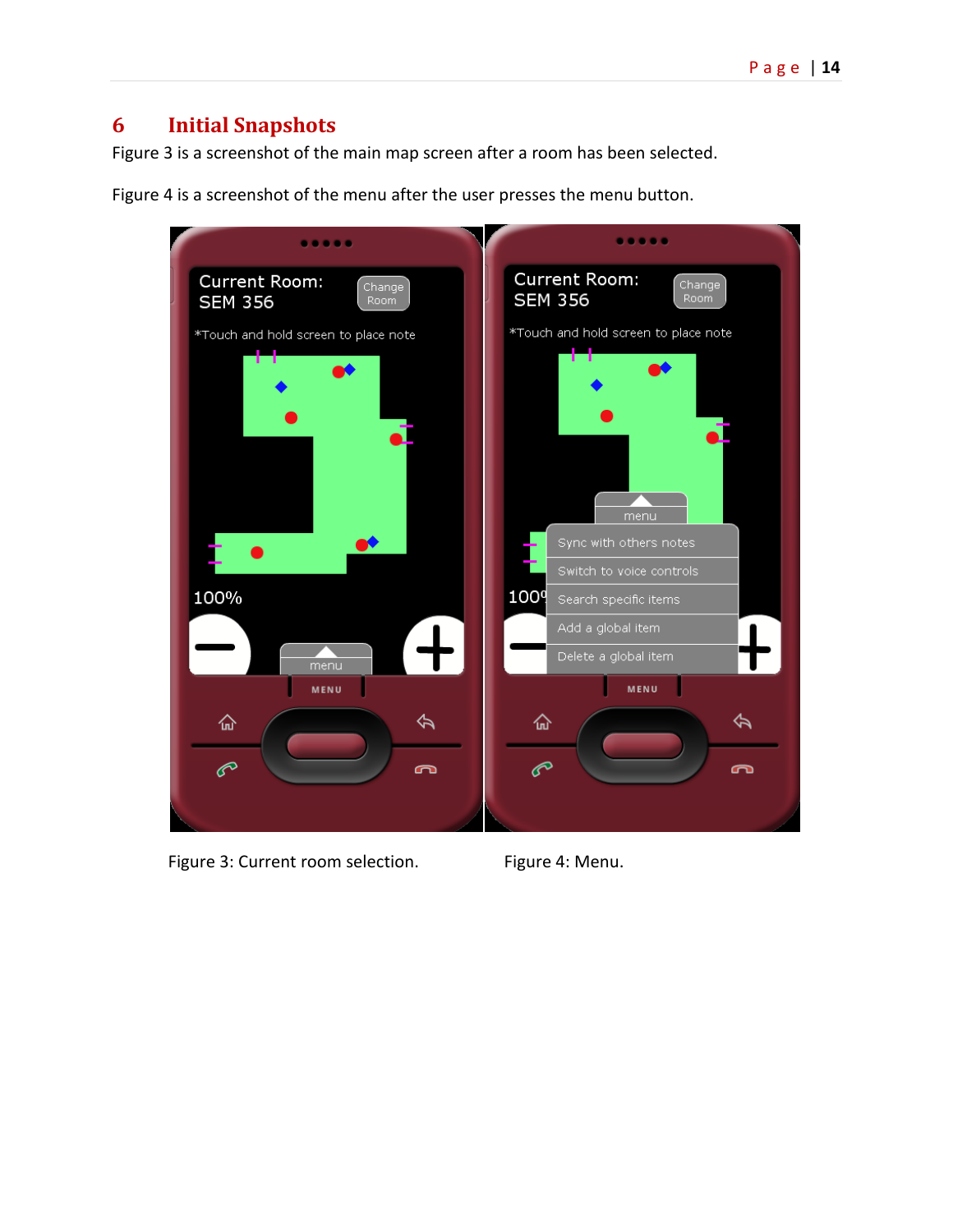Figure 5 is a screenshot of the dialog box for making an audio or textual note.

Figure 6 is a screenshot of an audio note being recorded.



Figure 5: Note dialog. The same of Figure 6: Recording audio note.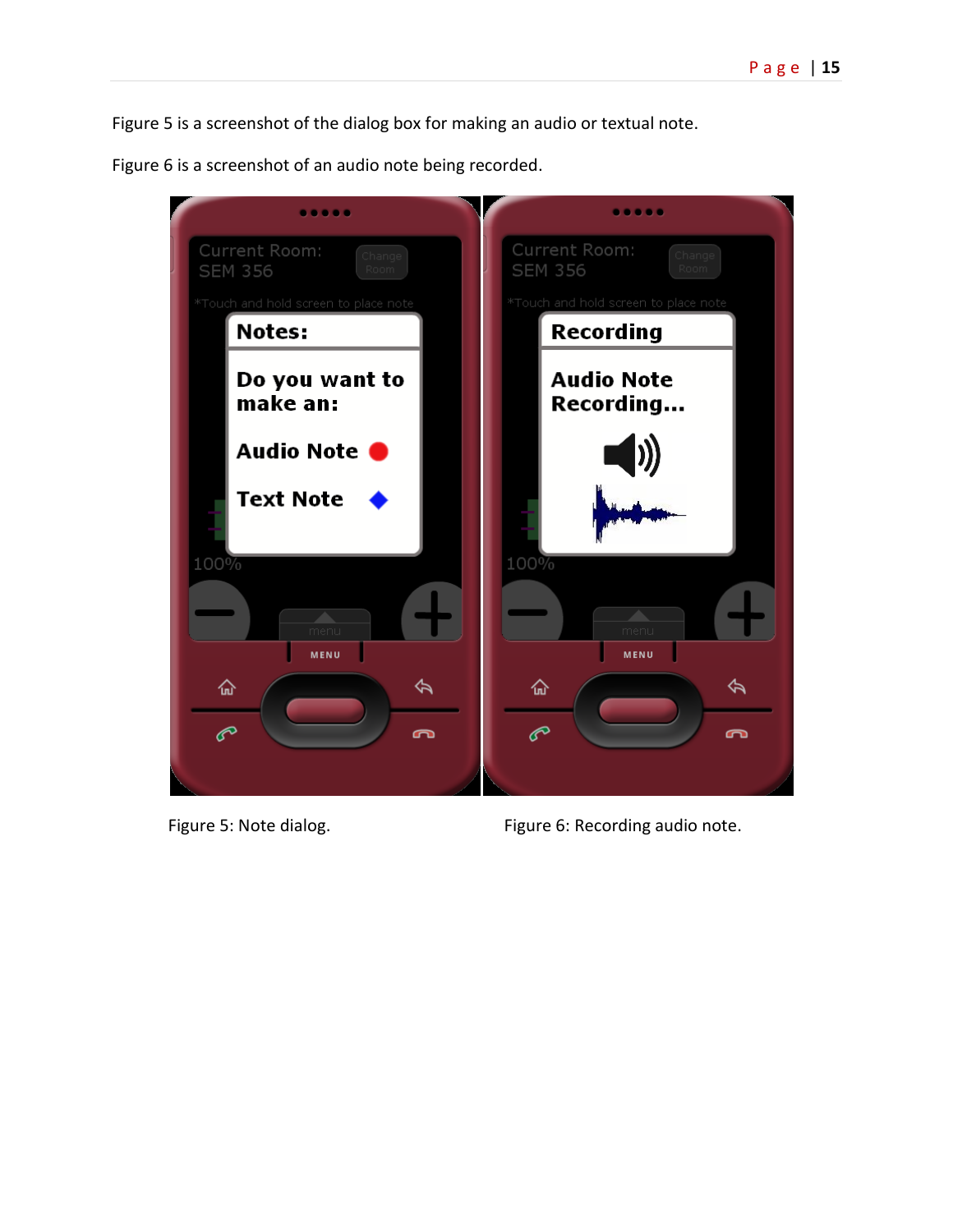Figure 7 is a photo of a sighted user using our application on the projected device.

Figure 8 is a photo of a blind user using our application on the projected device.



Figure 7: Sighted user. The South Communist Communist Communist Pigure 8: Blind user.

# <span id="page-16-0"></span>**7 Glossary of Terms**

| Word                  | <b>Definition</b>                                                                            |
|-----------------------|----------------------------------------------------------------------------------------------|
| Accelerometer         | A device that measures acceleration in a specific direction.                                 |
| Android               | A mobile operating system developed by Google based on Linux.                                |
| Audibly/Audible       | The ability to make sound to be heard.                                                       |
| <b>Birds Eye View</b> | A literal top-down perspective view as if the viewer was a bird looking<br>down on the land. |
| <b>Blind</b>          | A person who cannot see.                                                                     |
| Crowdsourcing         | The act of outsourcing work to a crowd with interest in contributing to<br>the work.         |
| <b>Database</b>       | A centralized location of data accessibly through the Internet.                              |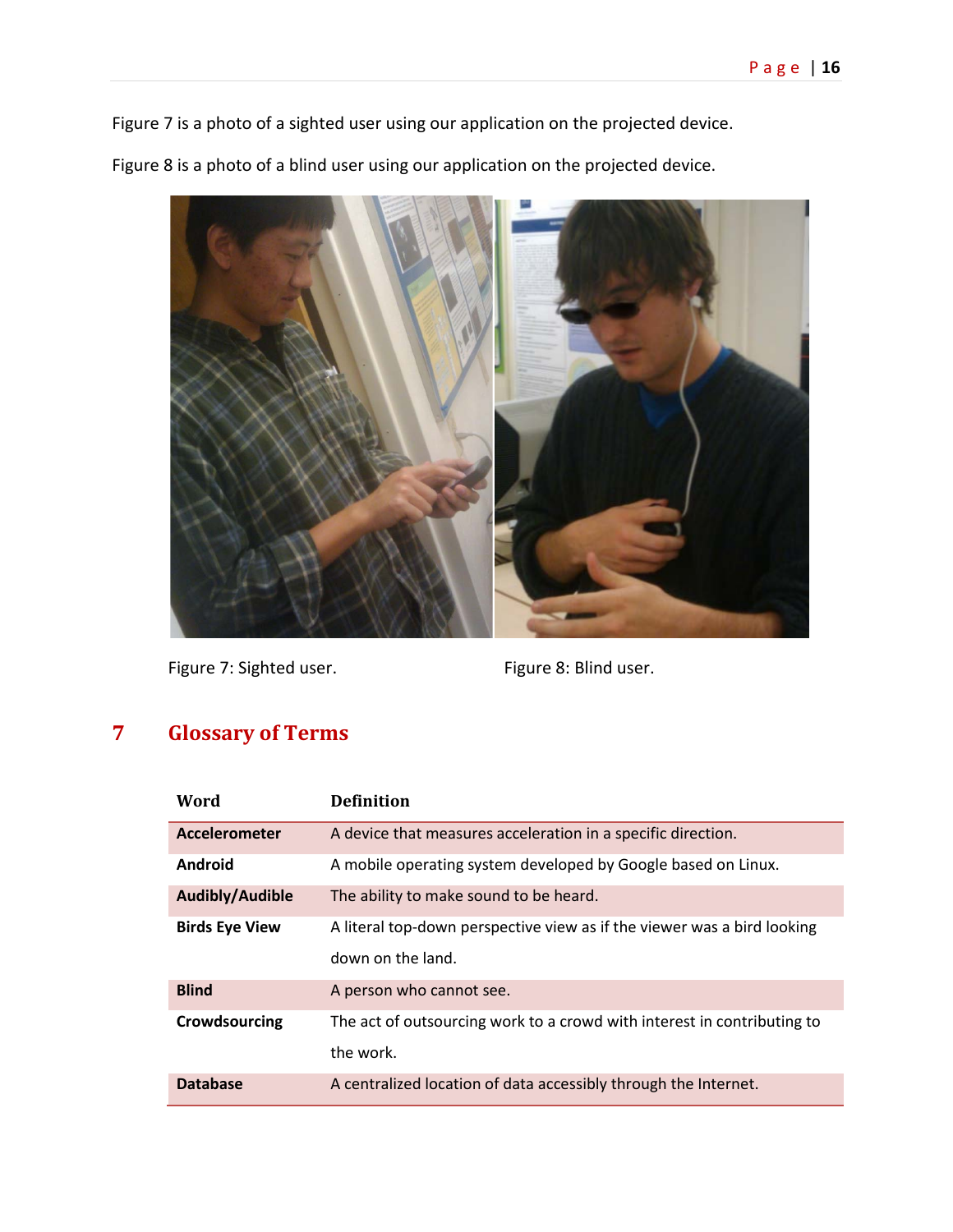| Demographic              | Selection of people who match a specified criteria.                |
|--------------------------|--------------------------------------------------------------------|
| <b>Eclipse</b>           | The integrated development kit used to program and compile the     |
|                          | source code.                                                       |
| Google                   | Famous search engine. Also the company who developed Android.      |
| <b>GPS</b>               | <b>Global Positioning Satellite.</b>                               |
| Gyrometer                | A device used to measure the rotational speed of an object that is |
|                          | rotating.                                                          |
| Java                     | The programming language that is used for development on Android.  |
| <b>KML Model</b>         | The data format of the maps. It is based on XML.                   |
| <b>Map</b>               | The drawing of the rooms and buildings.                            |
| Overlay                  | An image or part of an image composited over another image.        |
| <b>Room Item</b>         | Any object that is in the room such as furniture.                  |
| <b>Sighted</b>           | A person that can see (not blind).                                 |
| <b>Textual</b>           | Based on text (words).                                             |
| <b>Text-To-Speech</b>    | The conversion of text to a sound.                                 |
| <b>Visually-Impaired</b> | Person who is blind or has a vision handicap.                      |

# <span id="page-17-0"></span>**8 List of References**

1. In Caverly's article he discusses how Google is experimenting with letting users submit location data (such as gas station and coffee shop locations combined with GPS coordinates) through Google Maps. Google then tries to filter the data to make sure it is good.

Caverly, Doug. "Google Maps Makes Use Of Crowdsourcing." 2007. WebProNews. 2009 <http://www.webpronews.com/topnews/2007/08/03/google-maps-makes-use-ofcrowdsourcing>.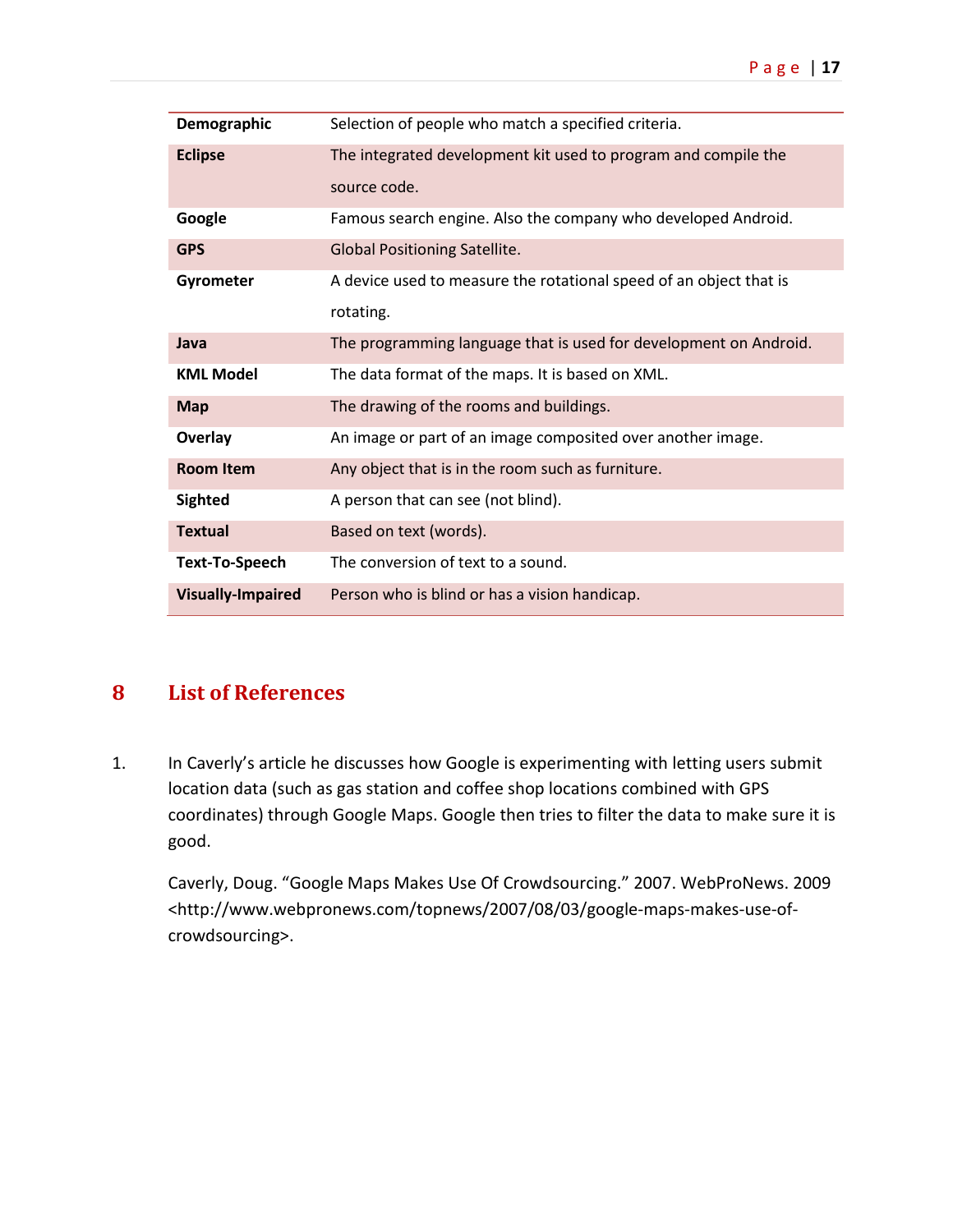2. Harrington discusses how to map objects inside a building (such as cubicles, offices, conference rooms, etc.) using a plug-in for the image editing software GIMP. It can also graph the location of individuals or groups of employees based on job function, or track unused office space visually. However, this is not mobile and does not utilize crowdsourcing.

Harrington, Nathan. "Map places, people, and relationships inside a building with open source software." 2007. IBM. 2009 <http://www.ibm.com/developerworks/library/osgimpmap/>.

3. The article is a discussion piece regarding the difficulty a blind person has navigating a building for the first time. The author proposes a solution of a small, wearable device that emits audio or tactile feedback when near a Braille sign because the locations of Braille signs are not standardized. There are responses from blind patrons asking for what they feel is needed.

"Navigating a Building for the First Time?" 2008. American Foundation for the Blind. 2009 <http://www.afb.org/message\_board\_replies2.asp?TopicID=4064&FolderID=3>.

4. Micello is an application for the iPhone that provides accurate and useful indoor maps of specific buildings. The program allows mapping of popular places such as shopping malls, casinos, stadiums, and other places people gather. This sort of indoor navigation with detailed information is what we are trying to create.

"The Mind of a Building in the Palm of your Hand." 2009. Micello. 2009 <http://www.micello.com/>.

5. Waze was introduced to us by Dr. Folmer as a reference for how crowdsourcing works. Waze is a social mobile application which enables drivers to build and use real-time road intelligence. The information for the map is provided by crowdsourcing; constantly updated by people to provide the most accurate up-to-date info. This is what we want—except for inside buildings, not street maps.

"Real-time maps and traffic information based on the wisdom of the crowd." 2009. Waze. 2009 <http://www.waze.com/>.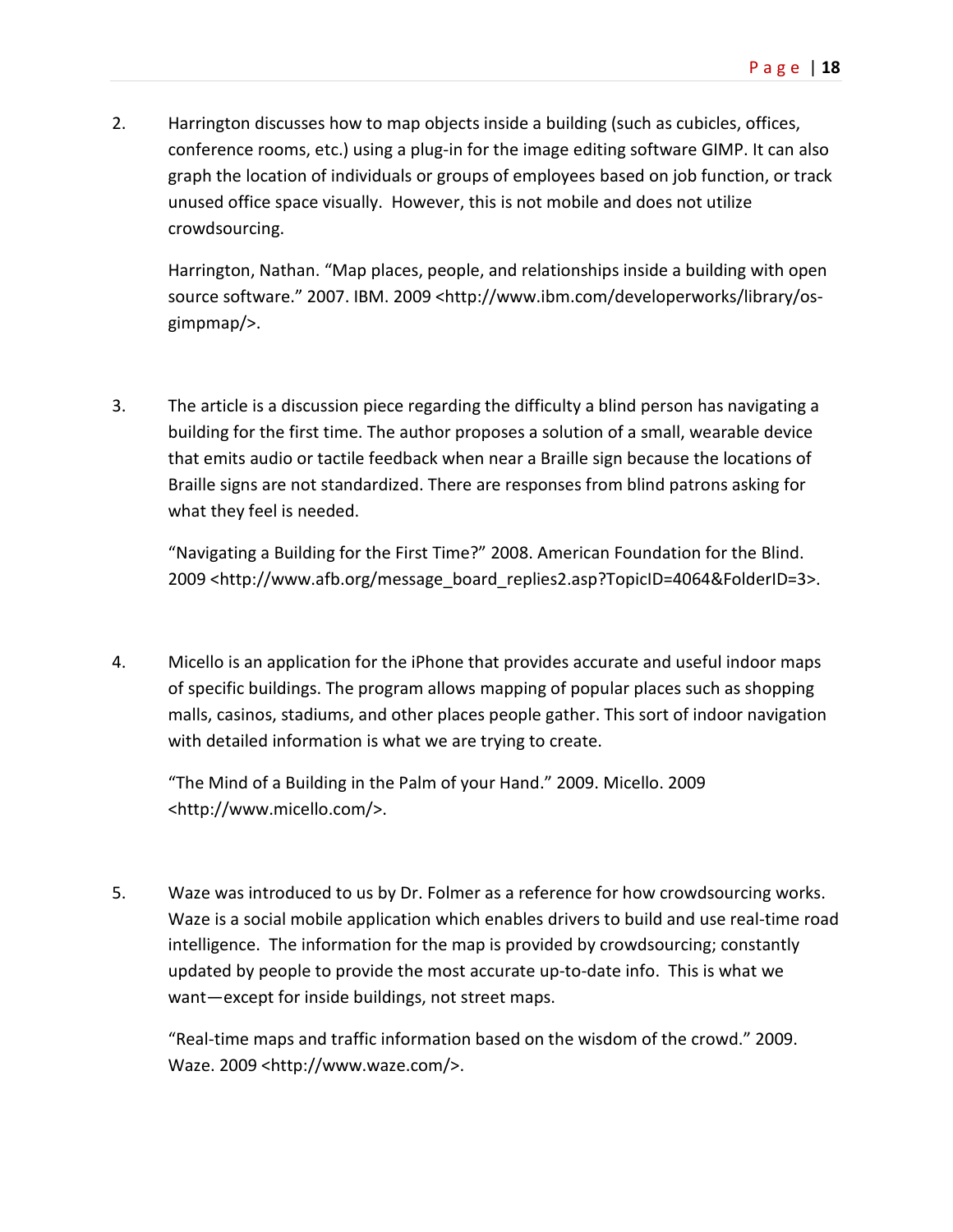6. The book Semistructured Database Design discusses how to properly format and store data for web applications. The authors discuss the importance of normalization and efficiency using algorithms and XML.

Dobbie, Gillian, Mong Li Lee, and Tok Wang Ling. Semistructured Database Design. New York: Springer, 2005.

7. Surowiecki discusses the psychology of crowd mentality and how as a group they are smarter than the smartest single member of the group. He also discusses how as a group, they can also be smarter than proclaimed experts in a subject due to the diversity and opinions. The subject matter relates to how we should use crowdsourcing for the project.

Surowiecki, James. The Wisdom of Crowds. New York: Doubleday, 2004.

## <span id="page-19-0"></span>**9 List of Differences from SRS 2009**

The main differences with the project in its current form is its move from being a partially Navitar-based system to a system that is completely independent of Navitar. This decision was made because the two software systems are now being developed completely independently, and it doesn't make sense to try and integrate them along every step of the process.

In light of this different development path, we revaluated our priorities in the program and are now focusing more on a searching and finding algorithm for objects and their generalizability rather than navigating around them. What this means for our project is less emphasis on the actual interface for the user, and more on the core functionality of what really makes this a worthwhile project. Its value comes in being able to properly elicit and explain an accurate description of your surroundings and to respond to queries about the immediate surroundings.

Previously, we were also concerned with the data collection because we were worried about the filtering of the data that would need to come into the system. This is no longer the case as we are not concerning ourselves with the filtering at this time, since we are assuming that users will police themselves. Instead, the time we were going to spend developing this